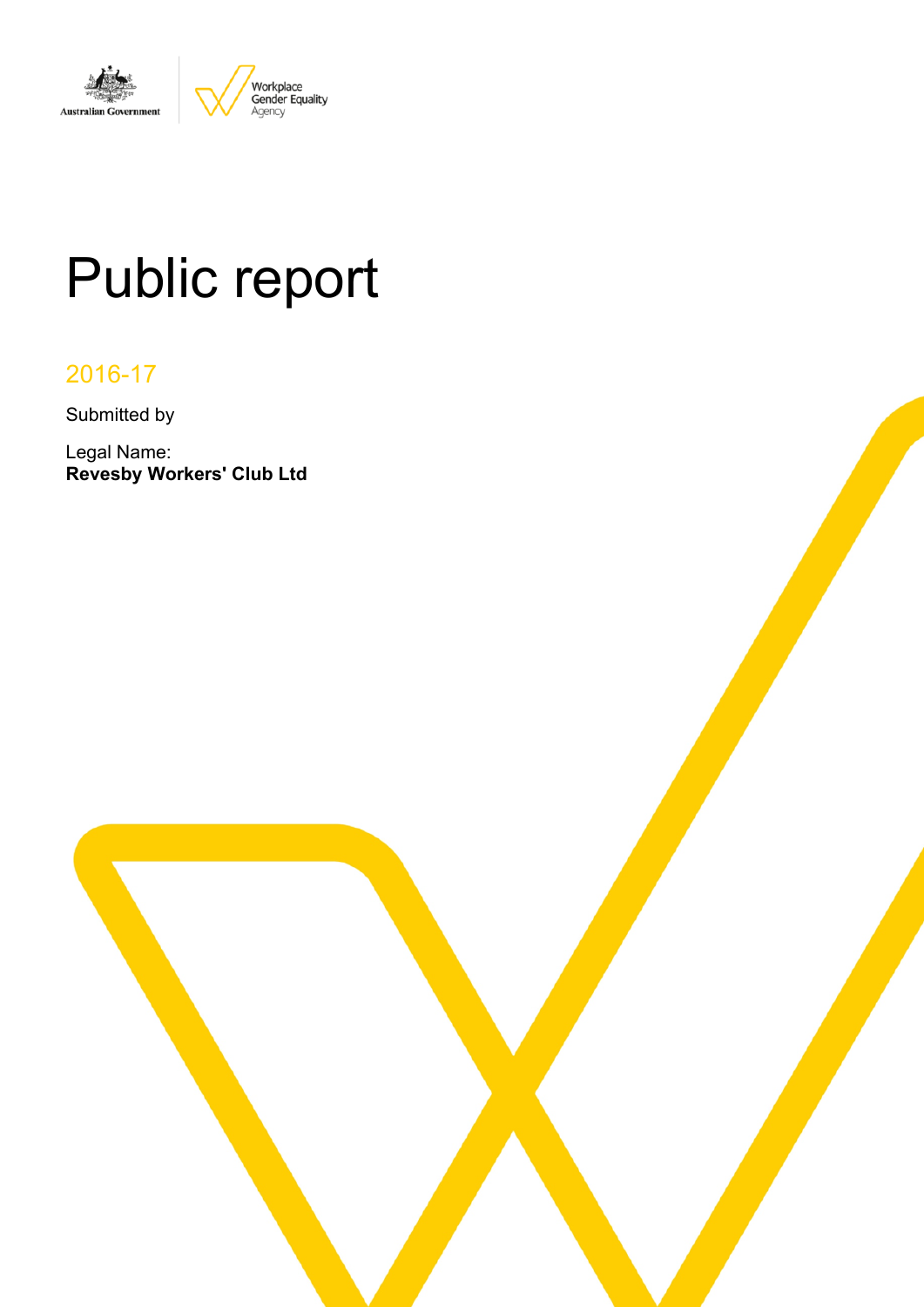

# Organisation and contact details

| Submitting organisation details | Legal name                                    | Revesby Workers' Club Ltd                                     |  |  |  |  |
|---------------------------------|-----------------------------------------------|---------------------------------------------------------------|--|--|--|--|
|                                 | <b>ABN</b>                                    | 34000348121                                                   |  |  |  |  |
|                                 | <b>ANZSIC</b>                                 | H Accommodation and Food Services<br>4530 Clubs (Hospitality) |  |  |  |  |
|                                 | <b>Business/trading name/s</b>                |                                                               |  |  |  |  |
|                                 | ASX code (if applicable)                      |                                                               |  |  |  |  |
|                                 | <b>Postal address</b>                         | Locked Bag 300                                                |  |  |  |  |
|                                 |                                               | MILPERRA NSW 1891                                             |  |  |  |  |
|                                 |                                               | <b>AUSTRALIA</b>                                              |  |  |  |  |
|                                 | Organisation phone number                     | 0287076905                                                    |  |  |  |  |
| <b>Reporting structure</b>      | Number of employees covered by<br>this report | 394                                                           |  |  |  |  |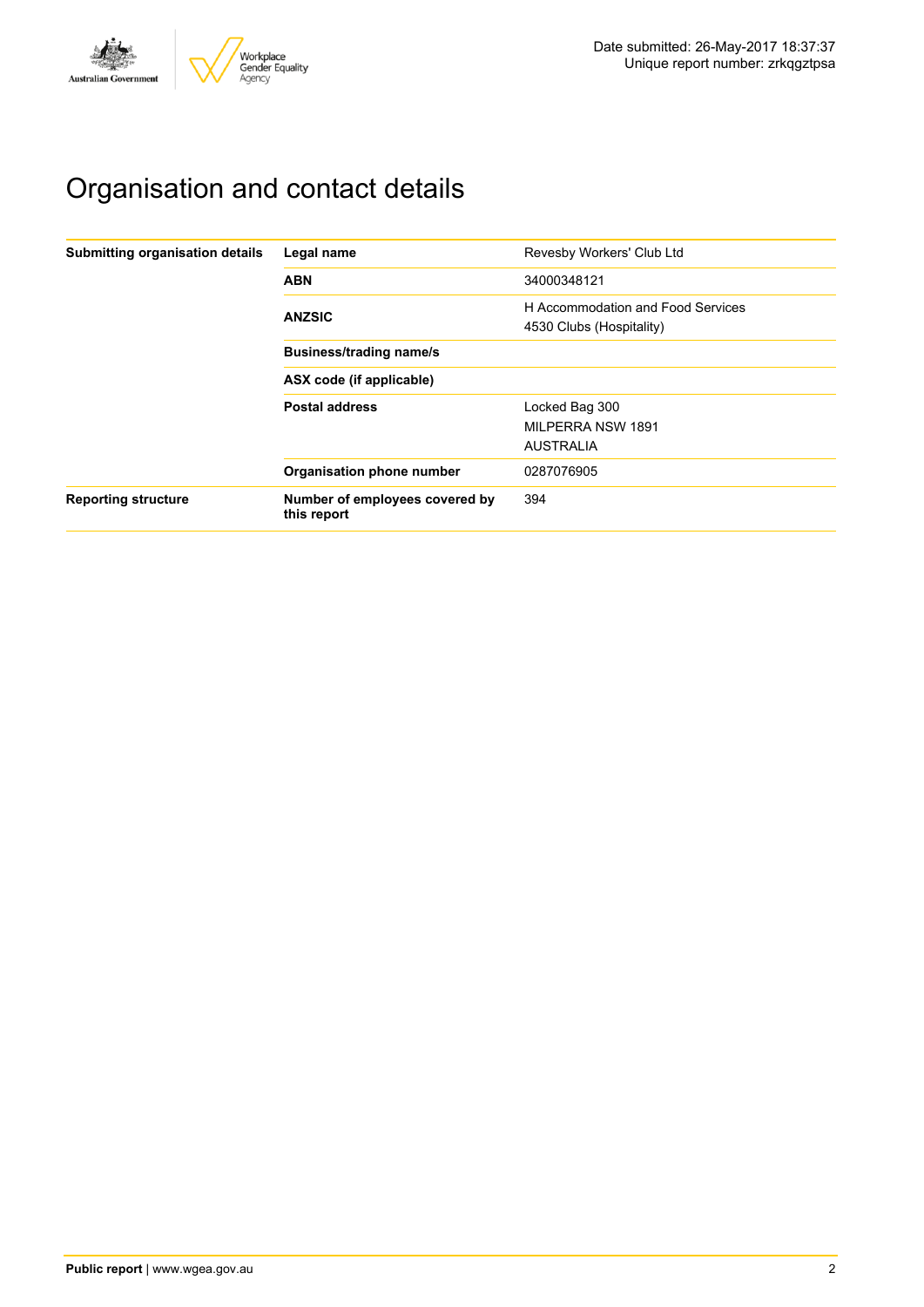

# Workplace profile

## **Manager**

|                                   | Reporting level to CEO | <b>Employment status</b> | No. of employees |                          |                 |  |
|-----------------------------------|------------------------|--------------------------|------------------|--------------------------|-----------------|--|
| Manager occupational categories   |                        |                          | F.               | M                        | Total employees |  |
|                                   |                        | Full-time permanent      | $\mathbf 0$      | $\overline{\phantom{a}}$ |                 |  |
|                                   |                        | Full-time contract       | $\Omega$         | $\mathbf 0$              | $\Omega$        |  |
| CEO/Head of Business in Australia | 0                      | Part-time permanent      | $\Omega$         | 0                        | $\Omega$        |  |
|                                   |                        | Part-time contract       | $\mathbf 0$      | $\mathbf 0$              | $\mathbf{0}$    |  |
|                                   |                        | Casual                   | $\Omega$         | $\mathbf 0$              | $\Omega$        |  |
|                                   |                        | Full-time permanent      | 4                | 4                        | 8               |  |
|                                   |                        | Full-time contract       | $\mathbf 0$      | $\mathbf 0$              | $\mathbf{0}$    |  |
|                                   | -1                     | Part-time permanent      | $\Omega$         | 0                        | $\Omega$        |  |
| Senior Managers                   |                        | Part-time contract       | $\mathbf 0$      | $\mathbf 0$              | $\mathbf{0}$    |  |
|                                   |                        | Casual                   | $\Omega$         | $\mathbf{0}$             | $\Omega$        |  |
|                                   | $-2$                   | Full-time permanent      |                  | $\overline{\phantom{a}}$ | 2               |  |
|                                   |                        | Full-time contract       | $\Omega$         | $\mathbf 0$              | $\Omega$        |  |
|                                   |                        | Part-time permanent      |                  | $\mathbf 0$              |                 |  |
|                                   |                        | Part-time contract       | $\mathbf 0$      | $\mathbf 0$              | $\Omega$        |  |
|                                   |                        | Casual                   | $\Omega$         | $\mathbf 0$              | $\mathbf{0}$    |  |
|                                   |                        | Full-time permanent      | 3                | 2                        | 5               |  |
|                                   |                        | Full-time contract       | $\mathbf 0$      | $\mathbf 0$              | $\Omega$        |  |
|                                   | $-2$                   | Part-time permanent      | $\Omega$         | $\mathbf 0$              | $\mathbf{0}$    |  |
|                                   |                        | Part-time contract       | $\mathbf 0$      | $\mathbf 0$              | $\Omega$        |  |
|                                   |                        | Casual                   | $\Omega$         | 0                        | $\Omega$        |  |
| Other managers                    |                        | Full-time permanent      | 3                | 4                        | $\overline{7}$  |  |
|                                   |                        | Full-time contract       | $\Omega$         | $\mathbf 0$              | $\Omega$        |  |
|                                   | $-3$                   | Part-time permanent      | $\Omega$         | 0                        | $\Omega$        |  |
|                                   |                        | Part-time contract       | $\Omega$         | $\mathbf{0}$             | $\mathbf{0}$    |  |
|                                   |                        | Casual                   | $\Omega$         | $\mathbf{0}$             | $\Omega$        |  |
| Grand total: all managers         |                        |                          | 12               | 12                       | 24              |  |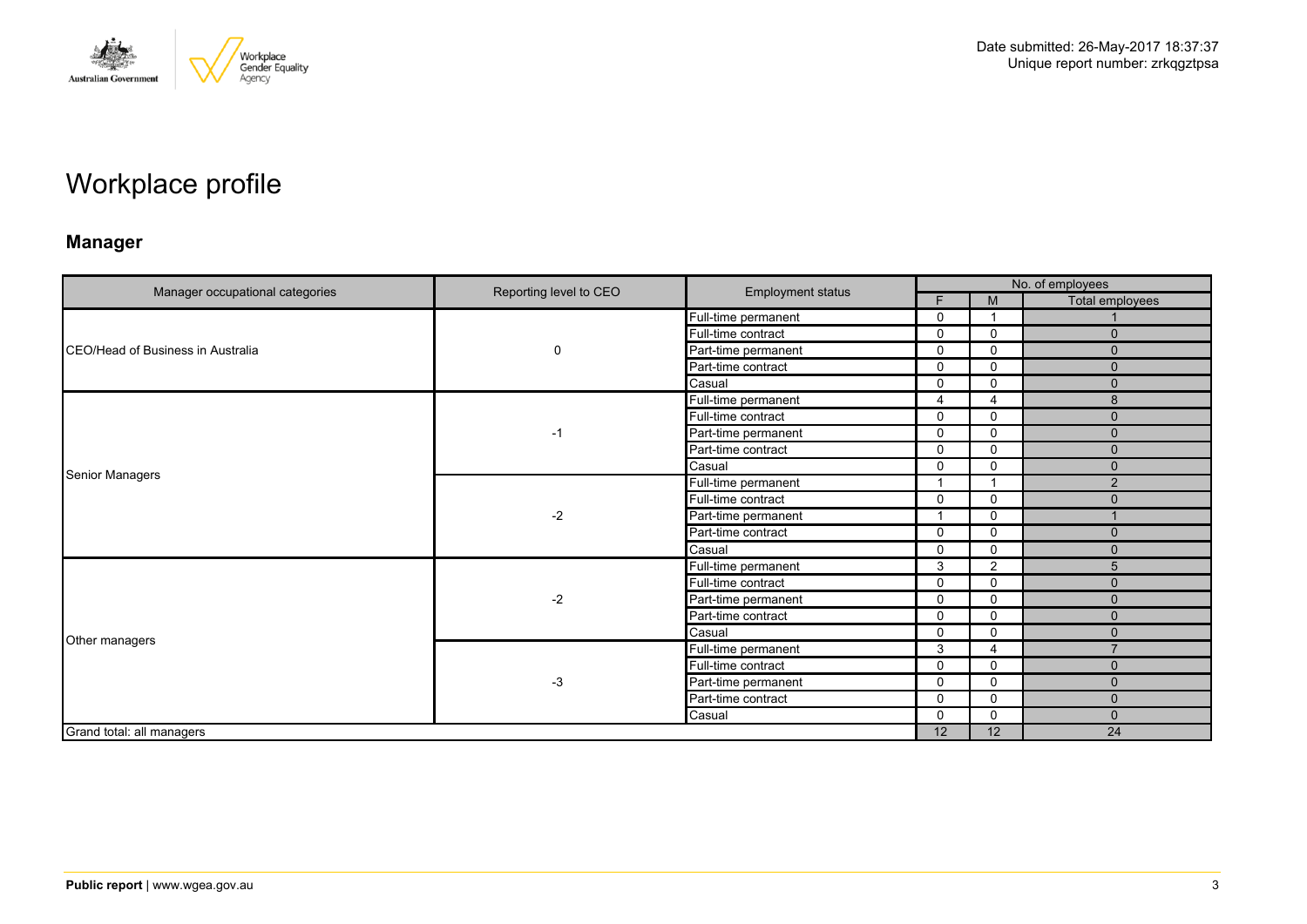

# Workplace profile

### **Non-manager**

| Non-manager occupational categories |                          | No. of employees (excluding graduates and apprentices) No. of graduates (if applicable) No. of apprentices (if applicable) |                |              |              |                         |             |                 |
|-------------------------------------|--------------------------|----------------------------------------------------------------------------------------------------------------------------|----------------|--------------|--------------|-------------------------|-------------|-----------------|
|                                     | <b>Employment status</b> |                                                                                                                            | M              | F            | M            | F.                      | M           | Total employees |
|                                     | Full-time permanent      | 12                                                                                                                         | $\overline{2}$ | 0            | 0            | 0                       | 0           | 14              |
|                                     | Full-time contract       | $\Omega$                                                                                                                   | $\mathbf 0$    | $\mathbf 0$  | $\mathbf 0$  | $\Omega$                | $\mathbf 0$ | $\mathbf{0}$    |
| Professionals                       | Part-time permanent      | 2                                                                                                                          | $\mathbf 0$    | $\mathbf 0$  | 0            | $\Omega$                | $\Omega$    | 2               |
|                                     | Part-time contract       | $\Omega$                                                                                                                   | 0              | 0            | 0            | 0                       | $\mathbf 0$ | $\mathbf{0}$    |
|                                     | Casual                   | $\Omega$                                                                                                                   | $\mathbf 0$    | $\mathbf 0$  | $\mathbf 0$  | $\Omega$                | $\mathbf 0$ | $\Omega$        |
|                                     | Full-time permanent      | 5                                                                                                                          | 26             | $\mathbf 0$  | $\mathbf 0$  | 0                       | $\mathbf 0$ | 31              |
|                                     | Full-time contract       | $\mathbf{0}$                                                                                                               | 0              | 0            | 0            | 0                       | 0           | $\mathbf{0}$    |
| Technicians and trade               | Part-time permanent      | $\overline{ }$                                                                                                             | $\overline{1}$ | $\mathbf 0$  | $\mathbf 0$  | 0                       | $\mathbf 0$ | 8               |
|                                     | Part-time contract       | $\Omega$                                                                                                                   | 0              | $\mathbf 0$  | $\mathbf 0$  | 0                       | $\mathbf 0$ | $\mathbf 0$     |
|                                     | Casual                   | $\Omega$                                                                                                                   | $\overline{4}$ | $\mathbf 0$  | 0            | $\Omega$                | $\mathbf 0$ | $\overline{4}$  |
|                                     | Full-time permanent      | 27                                                                                                                         | 21             | $\mathbf 0$  | 0            | $\overline{\mathbf{1}}$ | $\mathbf 0$ | 49              |
|                                     | Full-time contract       | $\Omega$                                                                                                                   | $\mathbf 0$    | $\mathbf 0$  | 0            | $\Omega$                | $\mathbf 0$ | $\mathbf{0}$    |
| Community and personal service      | Part-time permanent      | 67                                                                                                                         | 12             | $\mathbf 0$  | $\mathbf 0$  | $\mathbf 0$             | $\mathbf 0$ | 79              |
|                                     | Part-time contract       | $\Omega$                                                                                                                   | $\mathbf 0$    | 0            | 0            | 0                       | 0           | $\Omega$        |
|                                     | Casual                   | 86                                                                                                                         | 64             | $\mathbf{0}$ | $\Omega$     | $\Omega$                | $\Omega$    | 150             |
|                                     | Full-time permanent      | $\overline{4}$                                                                                                             | 6              | $\mathbf 0$  | $\mathbf 0$  | $\mathbf 0$             | $\mathbf 0$ | 10              |
|                                     | Full-time contract       | $\Omega$                                                                                                                   | $\mathbf 0$    | $\mathbf 0$  | $\Omega$     | $\Omega$                | $\mathbf 0$ | $\Omega$        |
| Clerical and administrative         | Part-time permanent      | 6                                                                                                                          | $\mathbf{0}$   | $\mathbf{0}$ | $\Omega$     | $\Omega$                | $\Omega$    | 6               |
|                                     | Part-time contract       | $\mathbf{0}$                                                                                                               | 0              | 0            | 0            | $\mathbf 0$             | 0           | $\Omega$        |
|                                     | Casual                   | $\Omega$                                                                                                                   | 0              | $\mathbf 0$  | $\mathbf 0$  | $\mathbf 0$             | $\mathbf 0$ | $\mathbf{0}$    |
|                                     | Full-time permanent      | $\Omega$                                                                                                                   | $\mathbf 0$    | $\mathbf 0$  | 0            | $\Omega$                | $\mathbf 0$ | $\Omega$        |
|                                     | Full-time contract       | $\Omega$                                                                                                                   | 0              | $\mathbf 0$  | 0            | 0                       | $\mathbf 0$ | $\Omega$        |
| Sales                               | Part-time permanent      | $\Omega$                                                                                                                   | $\mathbf 0$    | $\mathbf 0$  | $\mathbf 0$  | $\mathbf 0$             | $\mathbf 0$ | $\mathbf{0}$    |
|                                     | Part-time contract       | 0                                                                                                                          | $\mathbf 0$    | $\mathbf 0$  | 0            | 0                       | $\mathbf 0$ | $\Omega$        |
|                                     | Casual                   | $\Omega$                                                                                                                   | $\mathbf 0$    | $\mathbf 0$  | $\mathbf{0}$ | $\Omega$                | $\mathbf 0$ | $\Omega$        |
|                                     | Full-time permanent      | $\Omega$                                                                                                                   | $\mathbf 0$    | $\mathbf 0$  | $\mathbf 0$  | $\mathbf 0$             | $\mathbf 0$ | $\mathbf{0}$    |
|                                     | Full-time contract       | $\Omega$                                                                                                                   | $\mathbf 0$    | $\mathbf 0$  | 0            | 0                       | $\mathbf 0$ | $\Omega$        |
| Machinery operators and drivers     | Part-time permanent      | $\Omega$                                                                                                                   | $\mathbf 0$    | $\Omega$     | $\Omega$     | $\Omega$                | $\Omega$    | $\Omega$        |
|                                     | Part-time contract       | $\Omega$                                                                                                                   | $\mathbf 0$    | $\mathbf 0$  | $\mathbf 0$  | 0                       | $\mathbf 0$ | $\mathbf{0}$    |
|                                     | Casual                   | $\Omega$                                                                                                                   | $\Omega$       | $\Omega$     | $\mathbf{0}$ | $\Omega$                | $\mathbf 0$ | $\Omega$        |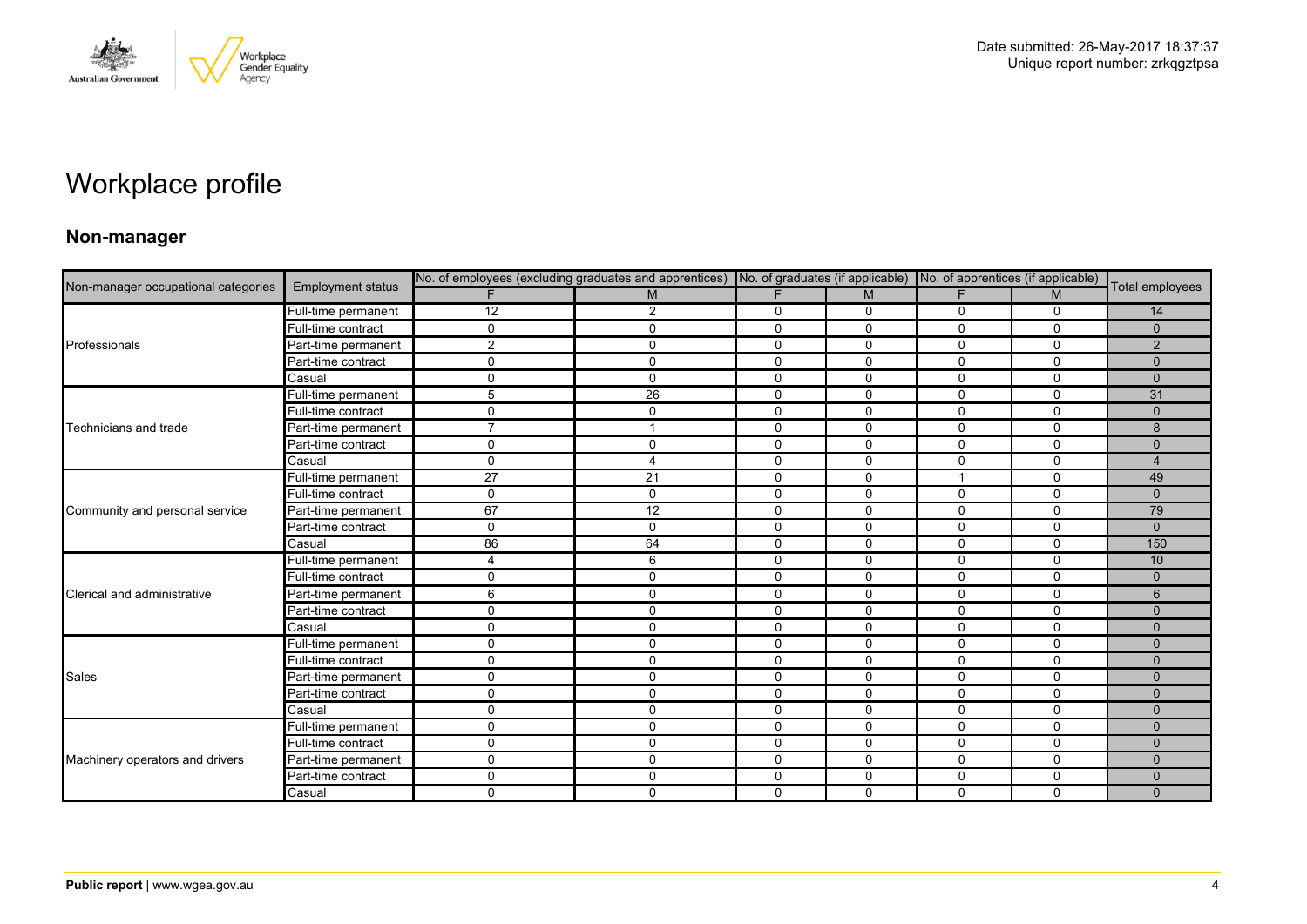

|                                     | <b>Employment status</b> | No. of employees (excluding graduates and apprentices) No. of graduates (if applicable) No. of apprentices (if applicable) Total employees |     |  |  |  |  |     |
|-------------------------------------|--------------------------|--------------------------------------------------------------------------------------------------------------------------------------------|-----|--|--|--|--|-----|
| Non-manager occupational categories |                          |                                                                                                                                            | М   |  |  |  |  |     |
|                                     | Full-time permanent      |                                                                                                                                            |     |  |  |  |  |     |
|                                     | Full-time contract       |                                                                                                                                            |     |  |  |  |  |     |
| Labourers                           | Part-time permanent      |                                                                                                                                            |     |  |  |  |  |     |
|                                     | Part-time contract       |                                                                                                                                            |     |  |  |  |  |     |
|                                     | Casual                   |                                                                                                                                            |     |  |  |  |  |     |
| <b>Others</b>                       | Full-time permanent      |                                                                                                                                            |     |  |  |  |  |     |
|                                     | Full-time contract       |                                                                                                                                            |     |  |  |  |  |     |
|                                     | Part-time permanent      |                                                                                                                                            |     |  |  |  |  |     |
|                                     | Part-time contract       |                                                                                                                                            |     |  |  |  |  |     |
|                                     | Casual                   |                                                                                                                                            |     |  |  |  |  |     |
| Grand total: all non-managers       |                          | 218                                                                                                                                        | 151 |  |  |  |  | 370 |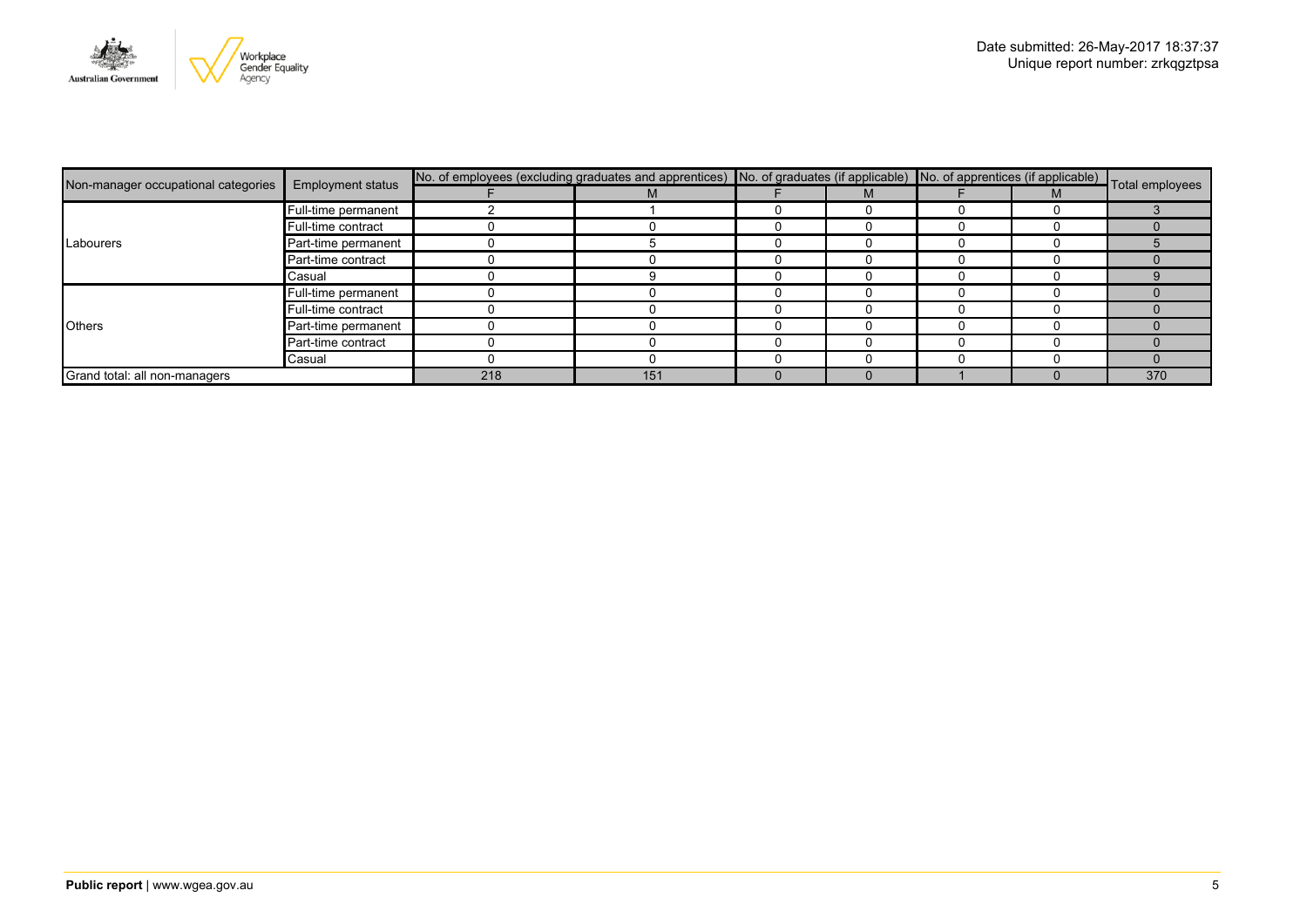

# Reporting questionnaire

## **Gender equality indicator 1: Gender composition of workforce**

This indicator seeks information about the gender composition of relevant employers in a standardised format, to enable the aggregation of data across and within industries. The aggregated data in your workplace profile assists relevant employers in understanding the characteristics of their workforce, including in relation to occupational segregation, the position of women and men in management within their industry or sector, and patterns of potentially insecure employment.

#### **NB. IMPORTANT:**

**• References to the Act means the Workplace Gender Equality Act 2012.**

• A formal 'policy' and/or 'formal strategy' in this questionnaire refers to formal policies and/or strategies that are **either standalone or contained within another formal policy/formal strategy.**

• Data provided in this reporting questionnaire covers the TOTAL reporting period from 1 April 2016 to 31 March 2017. (This differs from the workplace profile data which is taken at a point-in-time during the reporting period).

- **• Answers need to reflect ALL organisations covered in this report.**
- . If you select "NO, Insufficient resources/expertise" to any option, this may cover human or financial resources.
- **1. Do you have formal policies and/or formal strategies in place that SPECIFICALLY SUPPORT GENDER EQUALITY relating to the following?**

#### **1.1 Recruitment**

- $\boxtimes$  Yes (select all applicable answers)
	- $\mathbb{\dot{A}}$  Policy
	- $\Box$  Strategy
- No (you may specify why no formal policy or formal strategy is in place)
	- $\Box$  Currently under development, please enter date this is due to be completed
		- $\overline{\Box}$  Insufficient resources/expertise
		- $\Box$  Not a priority

#### **1.2 Retention**

- $\boxtimes$  Yes (select all applicable answers)
	- $\Box$  Policy
	- $\boxtimes$  Strategy
- No (you may specify why no formal policy or formal strategy is in place)
	- $\Box$  Currently under development, please enter date this is due to be completed
		- Insufficient resources/expertise
		- Not a priority

#### **1.3 Performance management processes**

- $\boxtimes$  Yes (select all applicable answers)
	- **⊠** Policy
	- $\Box$  Strategy
- $\Box$  No (you may specify why no formal policy or formal strategy is in place)
	- $\Box$  Currently under development, please enter date this is due to be completed
	- $\Box$  Insufficient resources/expertise
	- $\Box$  Not a priority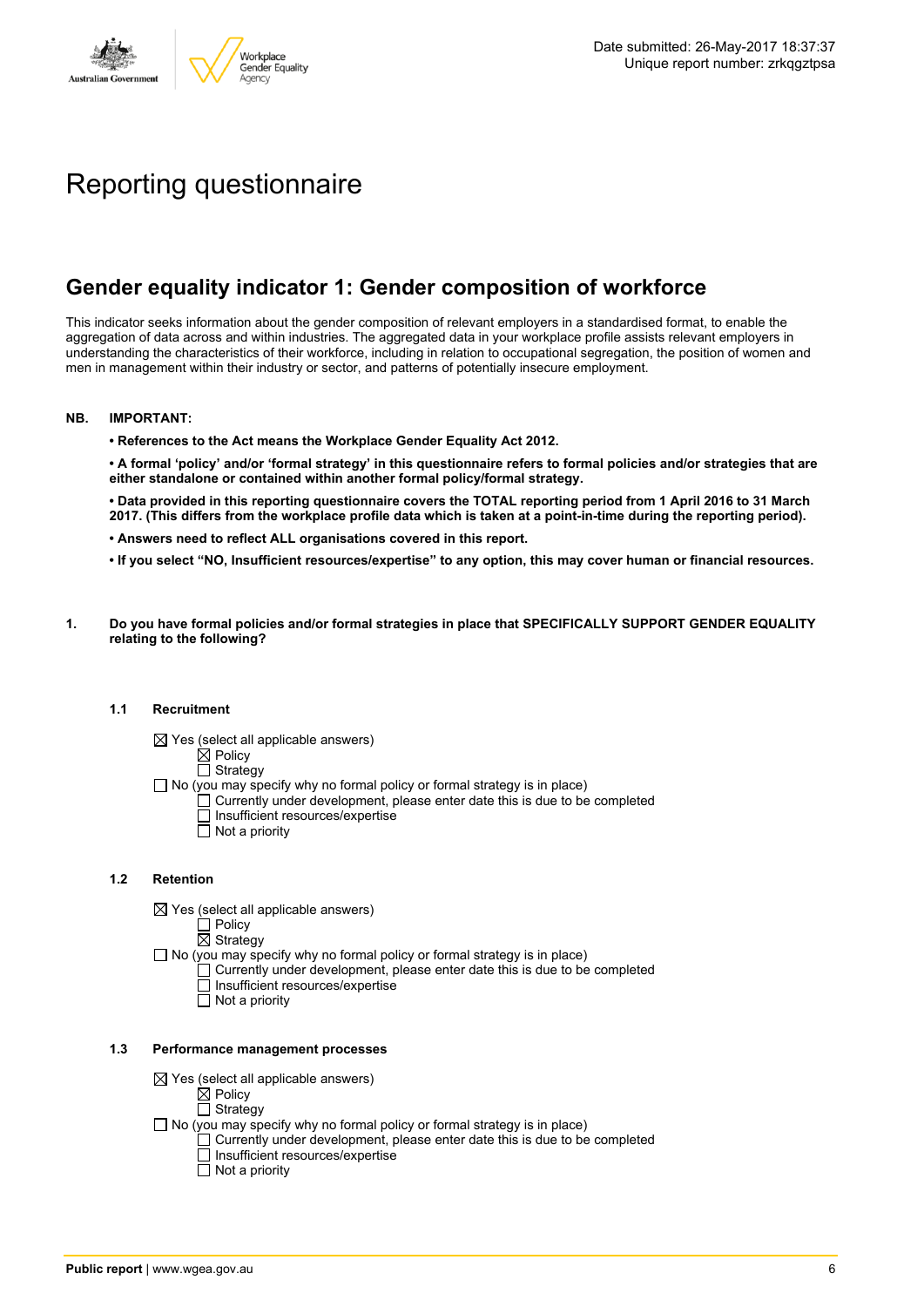



#### **1.4 Promotions**

 $\boxtimes$  Yes (select all applicable answers)

 $\boxtimes$  Policy  $\Box$  Strategy

- $\Box$  No (you may specify why no formal policy or formal strategy is in place)
	- $\Box$  Currently under development, please enter date this is due to be completed □ Insufficient resources/expertise
		- $\overline{\Box}$  Not a priority

#### **1.5 Talent identification/identification of high potentials**

- $\boxtimes$  Yes (select all applicable answers)
	- Policy
	- $\overline{\boxtimes}$  Strategy
- $\Box$  No (you may specify why no formal policy or formal strategy is in place)
	- Currently under development, please enter date this is due to be completed Insufficient resources/expertise
		- $\overline{\Box}$  Not a priority

#### **1.6 Succession planning**

- $\boxtimes$  Yes (select all applicable answers)
	- $\Box$  Policy
	- $\overline{\boxtimes}$  Strategy

 $\Box$  No (you may specify why no formal policy or formal strategy is in place)

- $\Box$  Currently under development, please enter date this is due to be completed Insufficient resources/expertise
- Not a priority

#### **1.7 Training and development**

- $\boxtimes$  Yes (select all applicable answers)
	- $\boxtimes$  Policy
		- $\Box$  Strategy
- $\Box$  No (you may specify why no formal policy or formal strategy is in place)
	- Currently under development, please enter date this is due to be completed Insufficient resources/expertise
		- $\Box$  Not a priority

#### **1.8 Key performance indicators for managers relating to gender equality**

- $\boxtimes$  Yes (select all applicable answers)
	- □ Policy
	- $\boxtimes$  Strategy
- $\Box$  No (you may specify why no formal policy or formal strategy is in place)
	- $\Box$  Currently under development, please enter date this is due to be completed Insufficient resources/expertise
		- Not a priority

#### **1.9 Gender equality overall**

- $\boxtimes$  Yes (select all applicable answers)
	- $\boxtimes$  Policy
	- $\Box$  Strategy
- $\Box$  No (you may specify why no formal policy or formal strategy is in place)
	- $\Box$  Currently under development, please enter date this is due to be completed □ Insufficient resources/expertise
		- $\Box$  Not a priority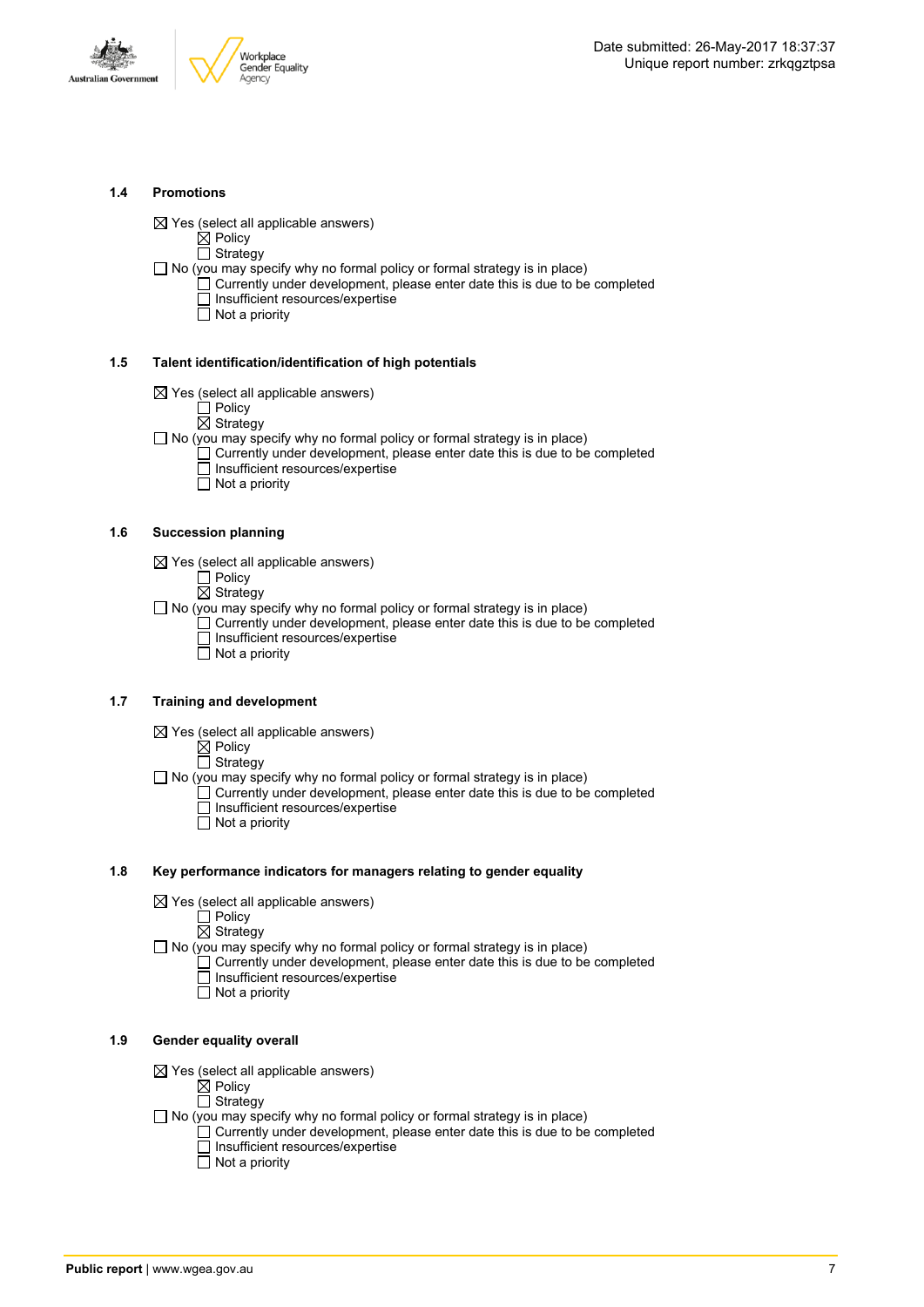

**1.10 How many new appointments were made to manager and non-manager roles during the reporting period (based on WGEA-defined managers/non-managers)? IMPORTANT: this should incorporate appointments from both external and internal sources (including all promotions).**

|                                                                         | Female | Male |
|-------------------------------------------------------------------------|--------|------|
| Number of appointments made to MANAGER roles (including promotions)     |        |      |
| Number of appointments made to NON-MANAGER roles (including promotions) | 83     | 81   |

**1.11 How many employees were promoted during the reporting period against each category below? IMPORTANT: Because promotions are included in the number of appointments in Q1.10, the number of promotions should never exceed appointments.**

|                                         | Managers |      | Non-managers |      |
|-----------------------------------------|----------|------|--------------|------|
|                                         | Female   | Male | Female       | Male |
| Permanent/ongoing full-time employees   |          | 0    | b            | 4    |
| Permanent/ongoing part-time employees   | 0        | 0    | ×            |      |
| Fixed-term contract full-time employees | U        | 0    |              | 0    |
| Fixed-term contract part-time employees | 0        | 0    |              | 0    |
| Casual employees                        | 0        | 0    |              | 0    |

#### **1.12 How many employees resigned during the reporting period against each category below?**

|                                         |        | <b>Managers</b> |        | Non-managers |
|-----------------------------------------|--------|-----------------|--------|--------------|
|                                         | Female | Male            | Female | Male         |
| Permanent/ongoing full-time employees   |        | 3               | 13     | 12           |
| Permanent/ongoing part-time employees   | υ      | 0               | 23     | 12           |
| Fixed-term contract full-time employees | 0      | 0               | 0      | 0            |
| Fixed-term contract part-time employees | 0      | 0               | 0      | 0            |
| Casual employees                        | 0      | 0               | 29     | 31           |

**1.13 If your organisation would like to provide additional information relating to gender equality indicator 1, please do so below.**

### **Gender equality indicator 2: Gender composition of governing bodies**

Gender composition of governing bodies is an indicator of gender equality at the highest level of organisational leadership and decision-making. This gender equality indicator seeks information on the representation of women and men on governing bodies. The term "governing body" in relation to a relevant employer is broad and depends on the nature of your organisation. It can mean the board of directors, trustees, committee of management, council or other governing authority of the employer.

- 2. The organisation(s) you are reporting on will have a governing body. In the Act, governing body is defined as "the board of directors, trustees, committee of management, council or other governing authority of the employer". This question relates to the highest governing body for your Australian entity, even if it is located overseas.
	- **2.1 Please answer the following questions relating to each governing body covered in this report. Note: If this report covers more than one organisation, the questions below will be repeated for each organisation before proceeding to question 2.2.**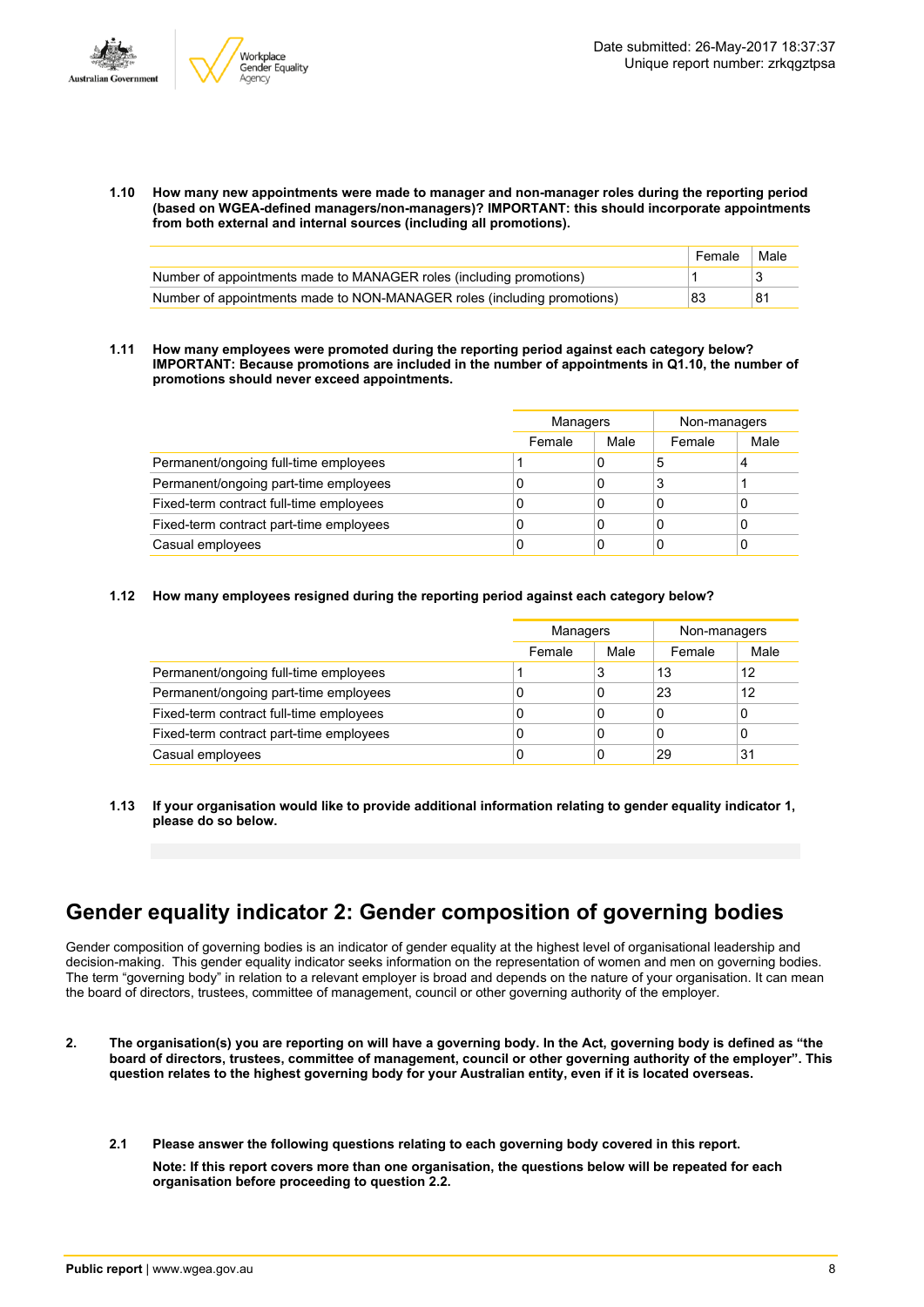

#### If your organisation's governing body is the same as your parent entity's, you will need to add your **organisation's name BUT the numerical details of your parent entity's governing body.**

#### **2.1a.1 Organisation name?**

Revesby Workers' Club

#### **2.1b.1 How many Chairs on this governing body?**

| ıе |  |
|----|--|
| v  |  |

#### **2.1c.1 How many other members are on this governing body (excluding the Chair/s)?**

#### **2.1d.1 Has a target been set to increase the representation of women on this governing body?**

| $\Box$ Yes                                                                                    |
|-----------------------------------------------------------------------------------------------|
| $\boxtimes$ No (you may specify why a target has not been set)                                |
| □ Governing body/board has gender balance (e.g. 40% women/40% men/20% either)                 |
| $\Box$ Currently under development, please enter date this is due to be completed             |
| $\Box$ Insufficient resources/expertise                                                       |
| $\boxtimes$ Do not have control over governing body/board appointments (provide details why): |
| members elect Board of Directors                                                              |
| $\Box$ Not a priority                                                                         |
| $\Box$ Other (provide details):                                                               |
|                                                                                               |

#### **2.1g.1 Are you reporting on any other organisations in this report?**

Yes  $\overline{\Box}$  No

#### **2.1a.2 Organisation name?**

Tree House Child Care Centre Mooney Mooney Club on the Hawkesbury Panania Sport and Recreation Centre Revesby Bowling Club Two Two One Two Cafe

#### **2.1b.2 How many Chairs on this governing body?**

| . . |  |
|-----|--|

#### **2.1c.2 How many other members are on this governing body (excluding the Chair/s)?**

|  | ۰. |
|--|----|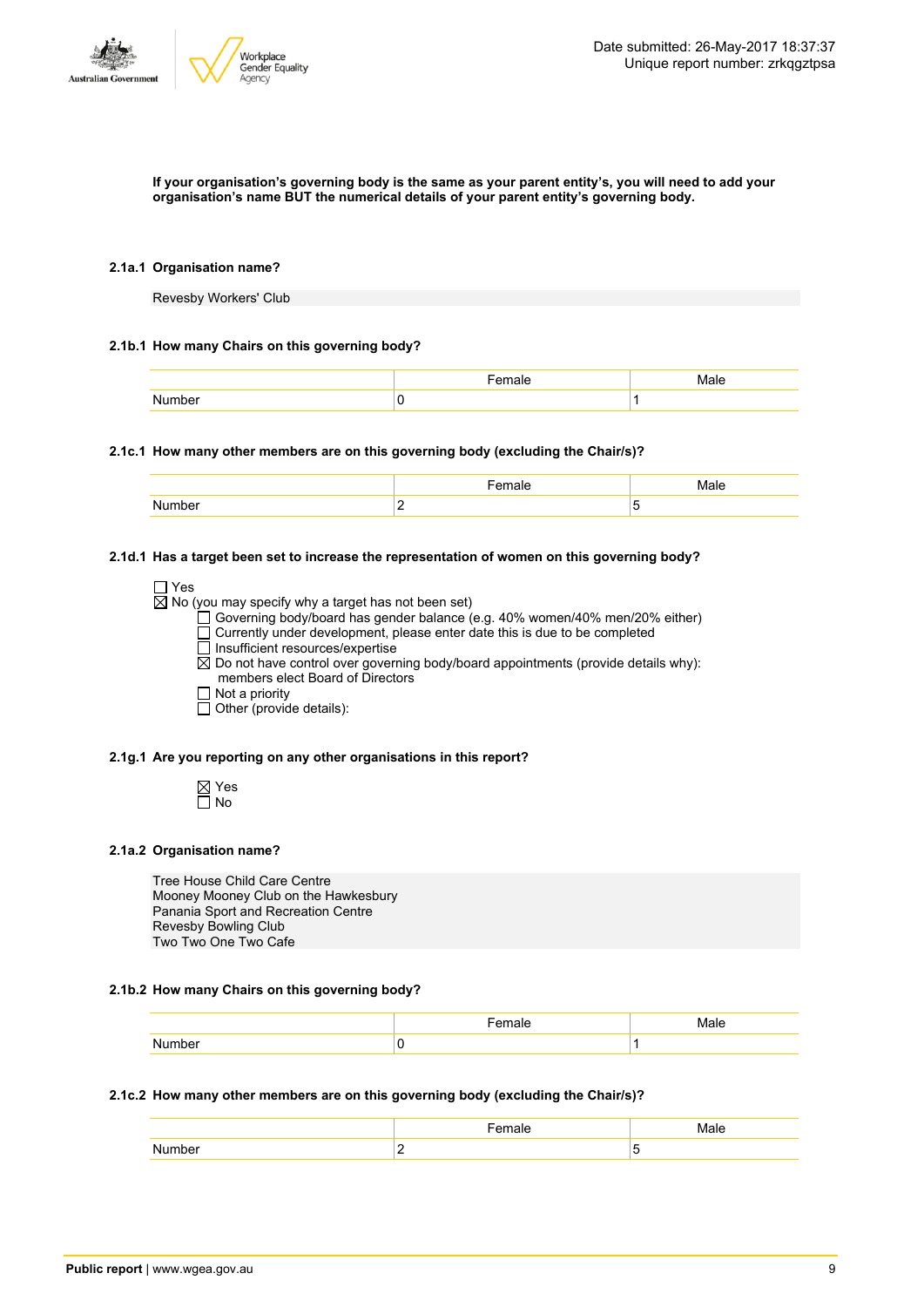

#### **2.1d.2 Has a target been set to increase the representation of women on this governing body?**

 $\boxtimes$  No (you may specify why a target has not been set)

- Governing body/board has gender balance (e.g. 40% women/40% men/20% either)
- $\Box$  Currently under development, please enter date this is due to be completed
- $\Box$  Insufficient resources/expertise
- $\boxtimes$  Do not have control over governing body/board appointments (provide details why): Members Elect Board of Director
- $\Box$  Not a priority
- $\Box$  Other (provide details):

#### **2.1g.2 Are you reporting on any other organisations in this report?**

| ٦<br>r. |
|---------|

- 2.2 Do you have a formal selection policy and/or formal selection strategy for governing body members for ALL **organisations covered in this report?**
	- $\Box$  Yes (select all applicable answers)
		- **门 Policy**
		- $\Box$  Strategy
	- $\boxtimes$  No (you may specify why no formal selection policy or formal selection strategy is in place)  $\Box$  In place for some governing bodies
		- □ Currently under development, please enter date this is due to be completed
		- $\Box$  Insufficient resources/expertise
		-
		- $\overline{\boxtimes}$  Do not have control over governing body appointments (provide details why) Members Elect Board of Directors
		- $\Box$  Not a priority
		- $\Box$  Other (provide details):
- **2.3 Does your organisation operate as a partnership structure (i.e. select NO if your organisation is an "incorporated" entity - Pty Ltd, Ltd or Inc; or an "unincorporated" entity)?**



**2.5 If your organisation would like to provide additional information relating to gender equality indicator 2, please do so below.**

### **Gender equality indicator 3: Equal remuneration between women and men**

Equal remuneration between women and men is a key component of improving women's economic security and progressing gender equality.

**3. Do you have a formal policy and/or formal strategy on remuneration generally?**

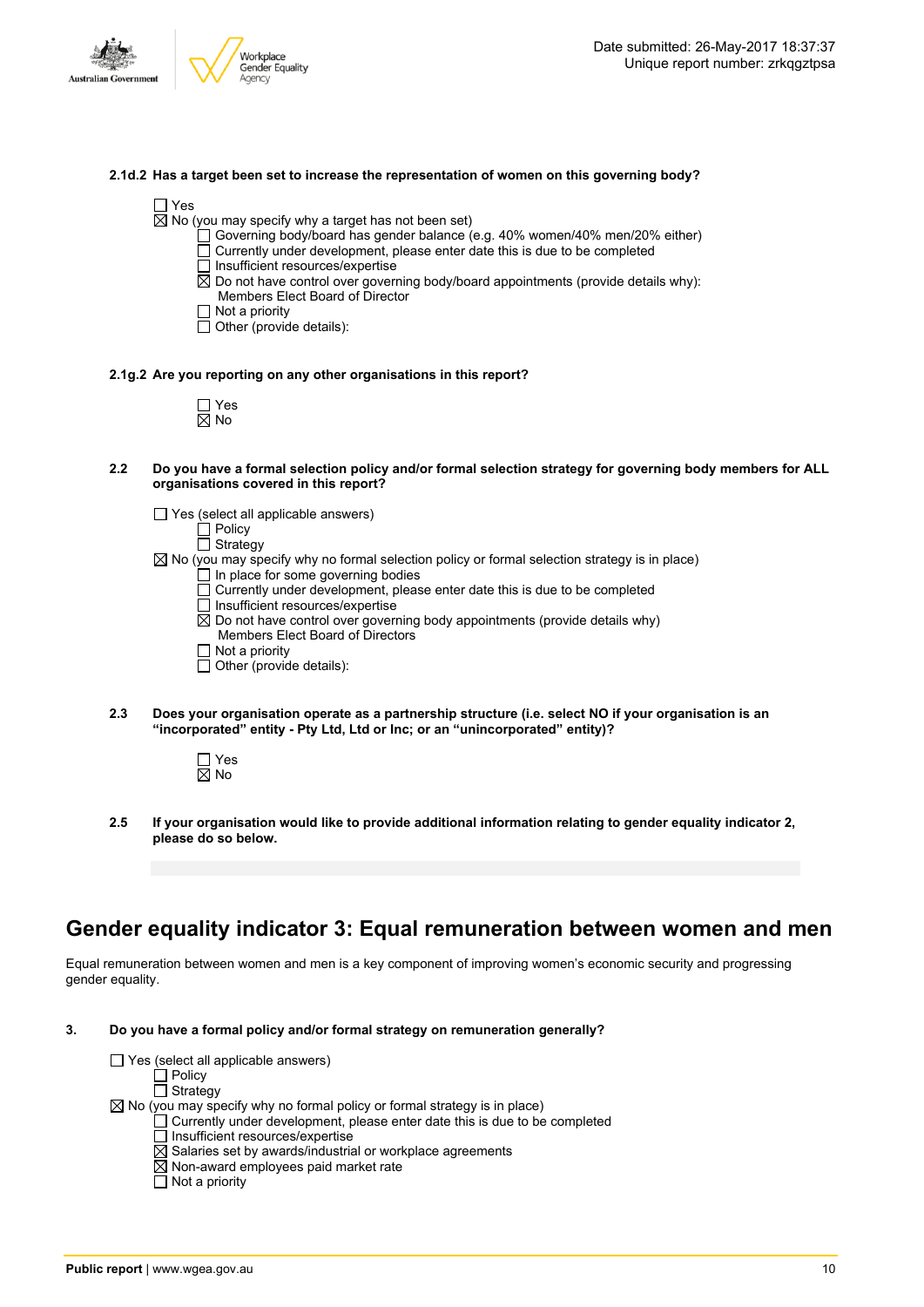

 $\Box$  Other (provide details):

#### 4. Have you analysed your payroll to determine if there are any remuneration gaps between women and men (i.e. **conducted a gender pay gap analysis)?**

 $\Box$  Yes - the most recent gender remuneration gap analysis was undertaken:

- $\Box$  Within last 12 months
- $\overline{\Box}$  Within last 1-2 years

 $\Box$  More than 2 years ago but less than 4 years ago

 $\Box$  Other (provide details):

 $\boxtimes$  No (you may specify why you have not analysed your payroll for gender remuneration gaps)

- $\Box$  Currently under development, please enter date this is due to be completed
	- $\Box$  Insufficient resources/expertise

Salaries for ALL employees (including managers) are set by awards or industrial agreements AND there is no room for discretion in pay changes (for example because pay increases occur only when there is a change in tenure or qualifications)

 $\Box$  Salaries for SOME or ALL employees (including managers) are set by awards or industrial agreements and there IS room for discretion in pay changes (because pay increases can occur with some discretion such as performance assessments)

- □ Non-award employees paid market rate
- $\Box$  Not a priority

 $\Box$  Other (provide details):

**4.2 If your organisation would like to provide additional information relating to gender equality indicator 3, please do so below:**

### **Gender equality indicator 4: Flexible working and support for employees with family and caring responsibilities**

This indicator will enable the collection and use of information from relevant employers about the availability and utility of employment terms, conditions and practices relating to flexible working arrangements for employees and to working arrangements supporting employees with family or caring responsibilities. One aim of this indicator is to improve the capacity of women and men to combine paid work and family or caring responsibilities through such arrangements. The achievement of this goal is fundamental to gender equality and to maximising Australia's skilled workforce.

5. A "PRIMARY CARER" is the member of a couple or a single carer. REGARDLESS OF GENDER, identified as having **greater responsibility for the day-to-day care of a child.**

**Do you provide EMPLOYER FUNDED paid parental leave for PRIMARY CARERS that is available for women AND men, in addition to any government funded parental leave scheme for primary carers?**

 $\boxtimes$  Yes. (Please indicate how employer funded paid parental leave is provided to the primary carer):

 $\boxtimes$  By paying the gap between the employee's salary and the government's paid parental leave scheme

 $\square$  By paying the employee's full salary (in addition to the government's paid scheme), regardless of the period of time over which it is paid. For example, full pay for 12 weeks or half pay for 24 weeks

 $\Box$  As a lump sum payment (paid pre- or post- parental leave, or a combination)

 $\Box$  No, we offer paid parental leave for primary carers that is available to women ONLY (e.g. maternity leave). (Please indicate how employer funded paid parental leave is provided to women ONLY):

 $\square$  By paying the gap between the employee's salary and the government's paid parental leave scheme

 $\Box$  By paying the employee's full salary (in addition to the government's paid scheme), regardless of the period of time over which it is paid. For example, full pay for 12 weeks or half pay for 24 weeks

 $\Box$  As a lump sum payment (paid pre- or post- parental leave, or a combination)

No, we offer paid parental leave for primary carers that is available to men ONLY. (Please indicate how employer funded paid parental leave is provided to men ONLY):

By paying the gap between the employee's salary and the government's paid parental leave scheme

By paying the employee's full salary (in addition to the government's paid scheme), regardless of the period of time over which it is paid. For example, full pay for 12 weeks or half pay for 24 weeks

 $\Box$  As a lump sum payment (paid pre- or post- parental leave, or a combination)

 $\Box$  No, not available (you may specify why this leave is not provided)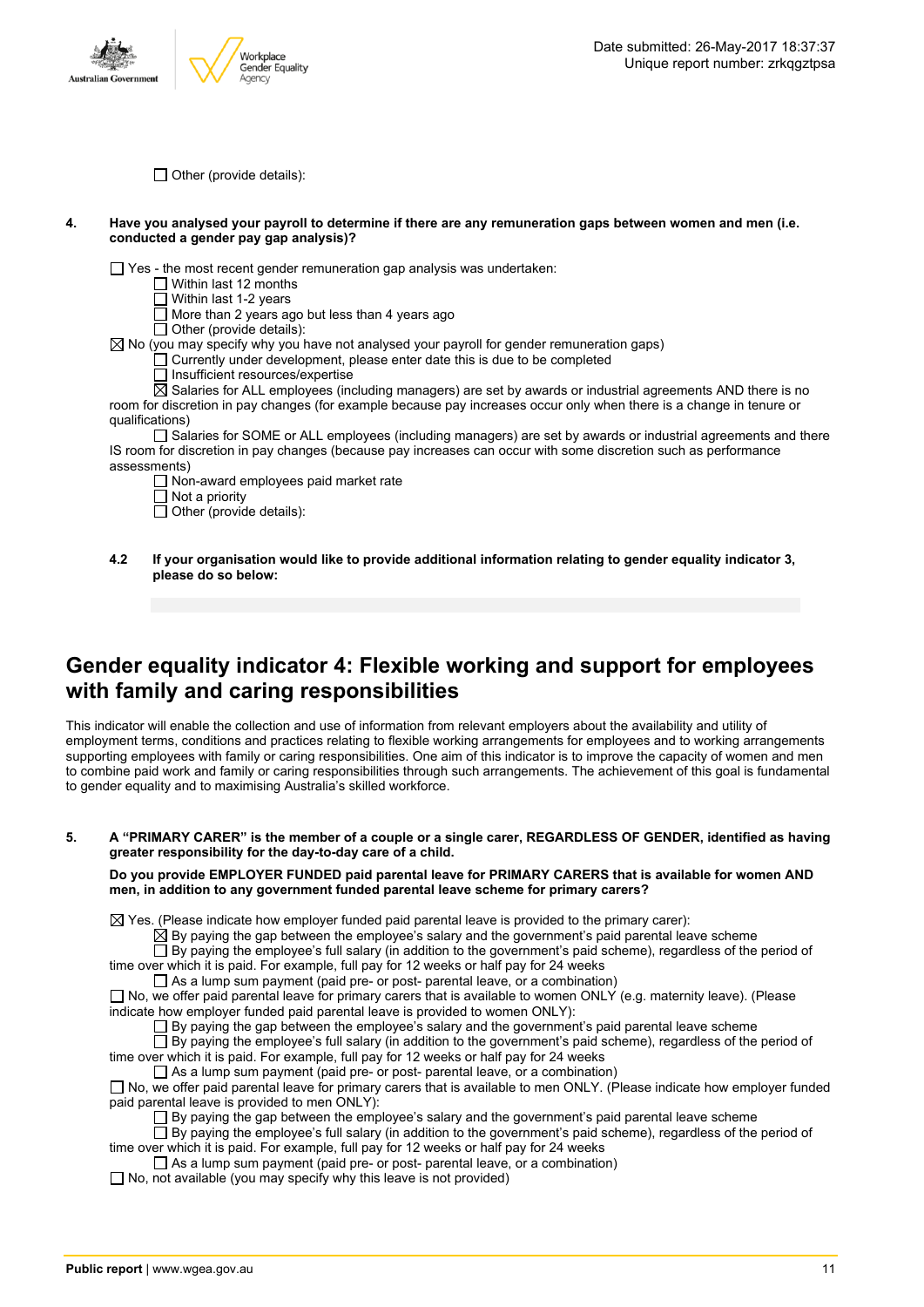

| Currently under development, please enter date this is due to be completed |
|----------------------------------------------------------------------------|
| Insufficient resources/expertise                                           |
| Government scheme is sufficient                                            |
| $\Box$ Not a priority                                                      |

- $\Box$  Other (provide details):
- **5.1 How many weeks of EMPLOYER FUNDED paid parental leave for primary carers is provided? If different amounts of leave are provided (e.g. based on length of service) enter the MINIMUM number of weeks provided:**

13

5a. If your organisation would like to provide additional information on your paid parental leave for primary **carers e.g. eligibility period, where applicable the maximum number of weeks provided, and other arrangements you may have in place, please do so below.**

Permanent employees with a minimum of 2 years service must meet eligible employee criteria and be a primary carer. 13 weeks paid

- **5.2 What proportion of your total workforce has access to employer funded paid parental leave for PRIMARY CARERS?**
	- **• In your calculation, you MUST INCLUDE CASUALS when working out the proportion.**
		- $\square$  <10%  $\Box$  10-20% 21-30% 31-40%  $\Box$  41-50%  $\overline{\boxtimes}$  51-60%  $\overline{\Box}$  61-70%  $\bar{2}$  71-80% 81-90% 91-99%  $\square$  100%
- 6. A "SECONDARY CARER" is a member of a couple or a single carer, REGARDLESS OF GENDER, who is not the **primary carer.**

**Do you provide EMPLOYER FUNDED paid parental leave for SECONDARY CARERS that is available for men and women, in addition to any government funded parental leave scheme for secondary carers?**

| $\Box$ Yes                                                                                                             |
|------------------------------------------------------------------------------------------------------------------------|
| $\boxtimes$ No, we offer paid parental leave for SECONDARY CARERS that is available to men ONLY (e.g. paternity leave) |
| □ No, we offer paid parental leave for SECONDARY CARERS that is available to women ONLY                                |
| $\Box$ No (you may specify why employer funded paid parental leave for secondary carers is not paid)                   |
| $\Box$ Currently under development, please enter date this is due to be completed                                      |
| $\Box$ Insufficient resources/expertise                                                                                |
| $\Box$ Government scheme is sufficient                                                                                 |
| $\Box$ Not a priority                                                                                                  |
| $\Box$ Other (provide details):                                                                                        |
|                                                                                                                        |

**6.1.1 How many days of EMPLOYER FUNDED paid parental leave is provided for SECONDARY CARERS that is** available for MEN ONLY? If different amounts of leave are provided (e.g. based on length of service) enter **the MINIMUM number of days provided:**

1

6a. If your organisation would like to provide additional information on your paid parental leave for SECONDARY **CARERS e.g. eligibility period, other arrangements you may have in place etc, please do so below.**

1 week paternity leave paid 2 weeks paid adoption leave eligibility 2 years service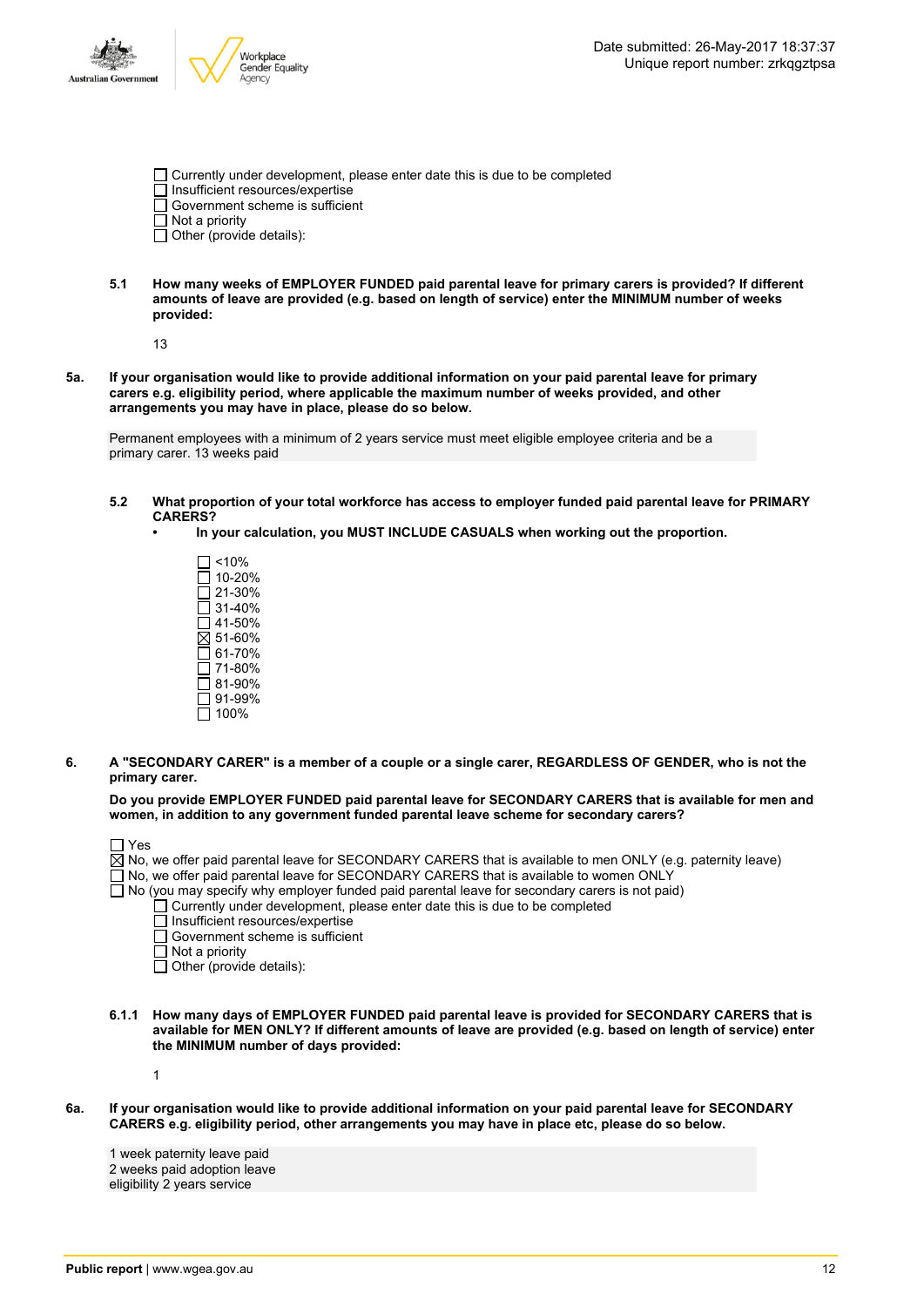

- 6.2.1 What proportion of your total workforce has access to employer funded paid parental leave for SECONDARY **CARERS that is available for men only?**
	- **• In your calculation, you MUST INCLUDE CASUALS when working out the proportion.**
		- $\Box$ <10%  $\overline{\Box}$  10-20%  $\Box$  21-30%  $\overline{\Box}$  31-40%  $\overline{\boxtimes}$  41-50%  $\Box$  51-60%  $\Box$  61-70%  $71-80%$ 81-90%  $\overline{\Box}$  91-99%  $\overline{\Box}$  100%
- **7. How many MANAGERS have taken parental leave during the reporting period (paid and/or unpaid)? Include employees still on parental leave, regardless of when it commenced.**

|          | Primary carer's leave |      | Secondary carer's leave |      |  |
|----------|-----------------------|------|-------------------------|------|--|
|          | Female                | Male | Female                  | Male |  |
| Managers |                       |      |                         |      |  |

**7.1 How many NON-MANAGERS have taken parental leave during the reporting period (paid and/or unpaid)? Include employees still on parental leave, regardless of when it commenced.**

|              | Primary carer's leave |      | Secondary carer's leave |      |  |
|--------------|-----------------------|------|-------------------------|------|--|
|              | Female                | Male | Female                  | Male |  |
| Non-managers | a                     |      |                         |      |  |

**8. How many MANAGERS, during the reporting period, ceased employment before returning to work from parental leave, regardless of when the leave commenced?**

**• Include those where parental leave was taken continuously with any other leave type. For example, where annual leave or any other paid or unpaid leave is also taken at that time.**

**• 'Ceased employment' means anyone who has exited the organisation for whatever reason, including resignations, redundancies and dismissals.**

| K/L<br>ט וביו ביו |  |
|-------------------|--|

**8.1 How many NON-MANAGERS, during the reporting period, ceased employment before returning to work from parental leave, regardless of when the leave commenced?**

**• Include those where parental leave was taken continuously with any other leave type. For example, where annual leave or any other paid or unpaid leave is also taken at that time.**

**• 'Ceased employment' means anyone who has exited the organisation for whatever reason, including resignations, redundancies and dismissals.**

|  | л. |
|--|----|

**9. Do you have a formal policy and/or formal strategy on flexible working arrangements?**

 $\Box$  Yes (select all applicable answers)  $\Box$  Policy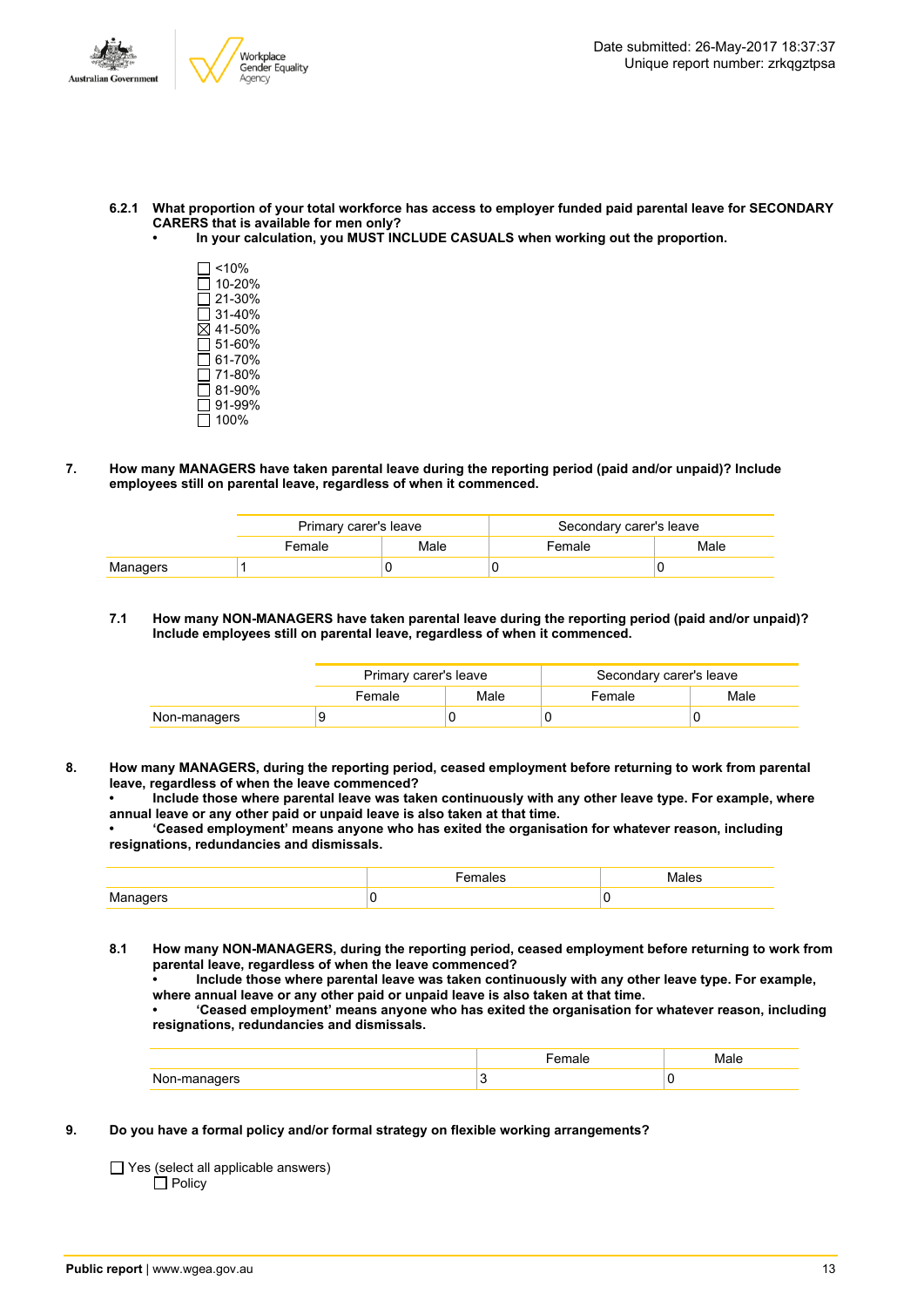

No (you may specify why no formal policy or formal strategy is in place)

- $\Box$  Currently under development, please enter date this is due to be completed
	- □ Insufficient resources/expertise
	- □ Don't offer flexible arrangements
	- $\overline{\Box}$  Not a priority
	- $\boxtimes$  Other (provide details):
		- salaries set by awards / industrial agreements
- 10. Do you have a formal policy and/or formal strategy to support employees with family or caring responsibilities?
	- $\boxtimes$  Yes (select all applicable answers)
		- $\square$  Policy
			- $\boxtimes$  Strategy
	- $\Box$  No (you may specify why no formal policy or formal strategy is in place)
		- $\Box$  Currently under development, please enter date this is due to be completed
			- $\Box$  Insufficient resources/expertise
			- □ Included in award/industrial or workplace agreement
		- $\Box$  Not a priority
		- $\Box$  Other (provide details):
- 11. Do you offer any other support mechanisms, other than leave, for employees with family or caring responsibilities **(eg, employer-subsidised childcare, breastfeeding facilities)?**

 $\Box$  No (you may specify why non-leave based measures are not in place)

- Currently under development, please enter date this is due to be completed
- Insufficient resources/expertise
- Not a priority
- $\Box$  Other (provide details):
- **11.1 Please select what support mechanisms are in place and if they are available at all worksites.**
	- **• Where only one worksite exists, for example a head-office, select "Available at all worksites".**
		- $\boxtimes$  Employer subsidised childcare
			- $\boxtimes$  Available at some worksites only
			- $\Box$  Available at all worksites
		- $\boxtimes$  On-site childcare
			- $\boxtimes$  Available at some worksites only
			- $\Box$  Available at all worksites
		- $\boxtimes$  Breastfeeding facilities
			- $\boxtimes$  Available at some worksites only
			- $\Box$  Available at all worksites
		- □ Childcare referral services
			- Available at some worksites only
			- $\Box$  Available at all worksites
		- $\Box$  Internal support networks for parents
			- $\Box$  Available at some worksites only
				- $\overline{\Box}$  Available at all worksites
		- Return to work bonus (only select this option if the return to work bonus is NOT the balance of paid parental leave when an employee returns from leave)
			- □ Available at some worksites only
			- $\Box$  Available at all worksites
		- $\Box$  Information packs to support new parents and/or those with elder care responsibilities
			- Available at some worksites only
			- □ Available at all worksites
		- $\Box$  Referral services to support employees with family and/or caring responsibilities
			- □ Available at some worksites only
			- □ Available at all worksites
		- $\Box$  Targeted communication mechanisms, for example intranet/ forums
			- $\Box$  Available at some worksites only
				- □ Available at all worksites
		- □ Support in securing school holiday care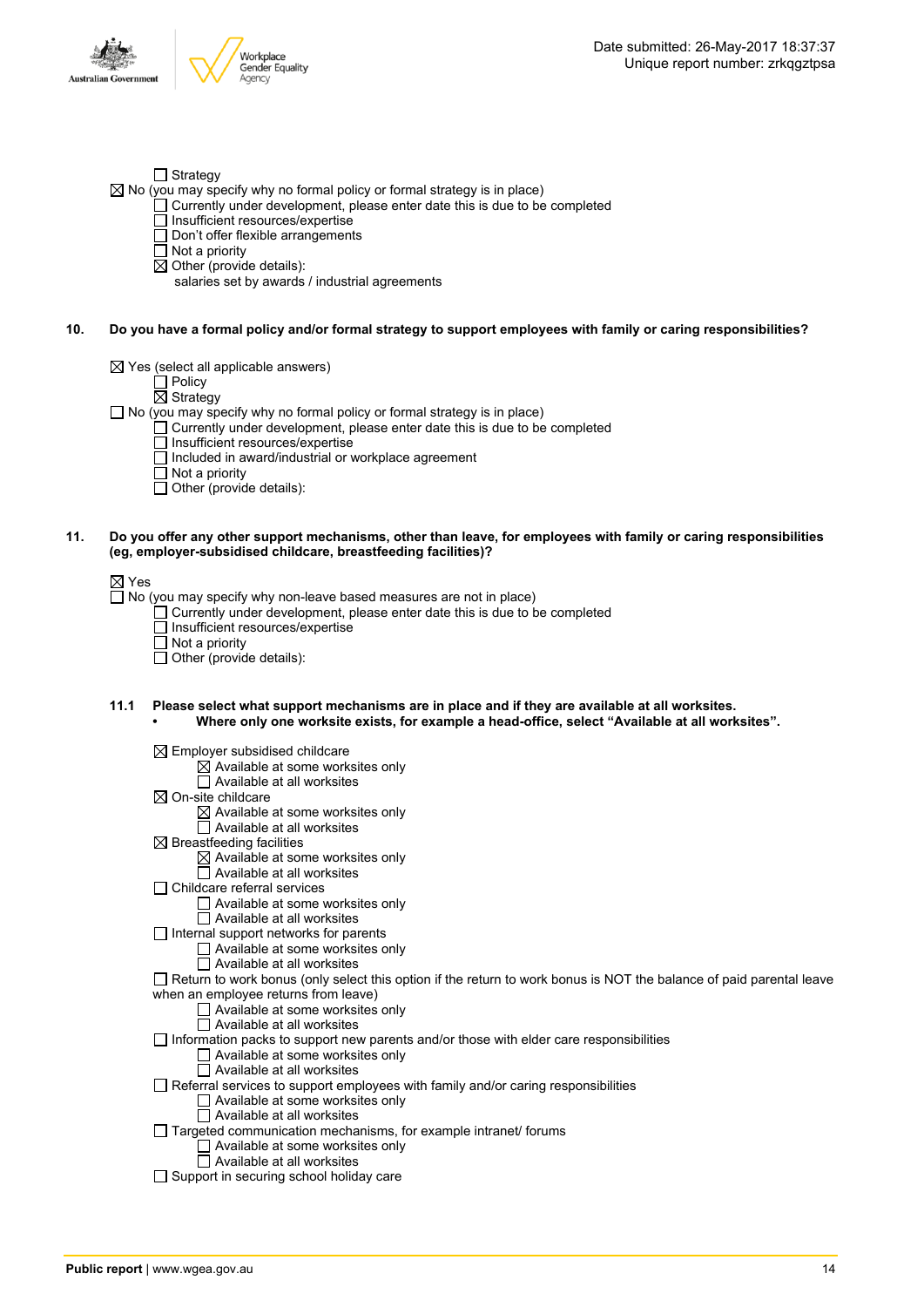

- □ Available at some worksites only  $\Box$  Available at all worksites Coaching for employees on returning to work from parental leave Available at some worksites only  $\Box$  Available at all worksites  $\Box$  Parenting workshops targeting mothers  $\Box$  Available at some worksites only  $\Box$  Available at all worksites  $\Box$  Parenting workshops targeting fathers □ Available at some worksites only  $\Box$  Available at all worksites
- $\Box$  None of the above, please complete question 11.2 below
- 12. Do you have a formal policy and/or formal strategy to support employees who are experiencing family or domestic **violence?**
	- $\boxtimes$  Yes (select all applicable answers)
		- $\boxtimes$  Policy
		- $\overline{\boxtimes}$  Strategy
	- □ No (you may specify why no formal policy or formal strategy is in place)
		- $\Box$  Currently under development, please enter date this is due to be completed
			- Insufficient resources/expertise
			- $\Box$  Included in award/industrial or workplace agreements
			- $\Box$  Not aware of the need
			- $\overline{\Box}$  Not a priority

 $\Box$  Other (please provide details):

#### 13. Other than a formal policy and/or formal strategy, do you have any support mechanisms in place to support **employees who are experiencing family or domestic violence?**

 $\boxtimes$  Yes (select all applicable answers)

- $\overline{\boxtimes}$  Employee assistance program (including access to a psychologist, chaplain or counsellor)
- $\overline{\boxtimes}$  Training of key personnel
- $\boxtimes$  A domestic violence clause is in an enterprise agreement or workplace agreement
- $\overline{\boxtimes}$  Workplace safety planning
- $\boxtimes$  Access to paid domestic violence leave (contained in an enterprise/workplace agreement)
- $\boxtimes$  Access to unpaid domestic violence leave (contained in an enterprise/workplace agreement)
- $\Box$  Access to paid domestic violence leave (not contained in an enterprise/workplace agreement)
- $\boxtimes$  Access to unpaid leave
- $\boxtimes$  Confidentiality of matters disclosed
- $\Xi$  Referral of employees to appropriate domestic violence support services for expert advice
- $\boxtimes$  Protection from any adverse action or discrimination based on the disclosure of domestic violence
- $\boxtimes$  Flexible working arrangements
- $\boxtimes$  Provision of financial support (e.g. advance bonus payment or advanced pay)
- $\Box$  Offer change of office location
- $\Box$  Emergency accommodation assistance
- $\boxtimes$  Access to medical services (e.g. doctor or nurse)
- $\boxtimes$  Other (provide details):
- Contact Officer Support

 $\Box$  No (you may specify why no other support mechanisms are in place)

- Currently under development, please enter date this is due to be completed
- Insufficient resources/expertise
- $\Box$  Not aware of the need
- □ Not a priority
- $\Box$  Other (provide details):
- 14. Where any of the following options are available in your workplace, are those option/s available to both women **AND men?**
	- **• flexible hours of work**
	- **• compressed working weeks**
	- **• time-in-lieu**
	- **• telecommuting**
	- **• part-time work**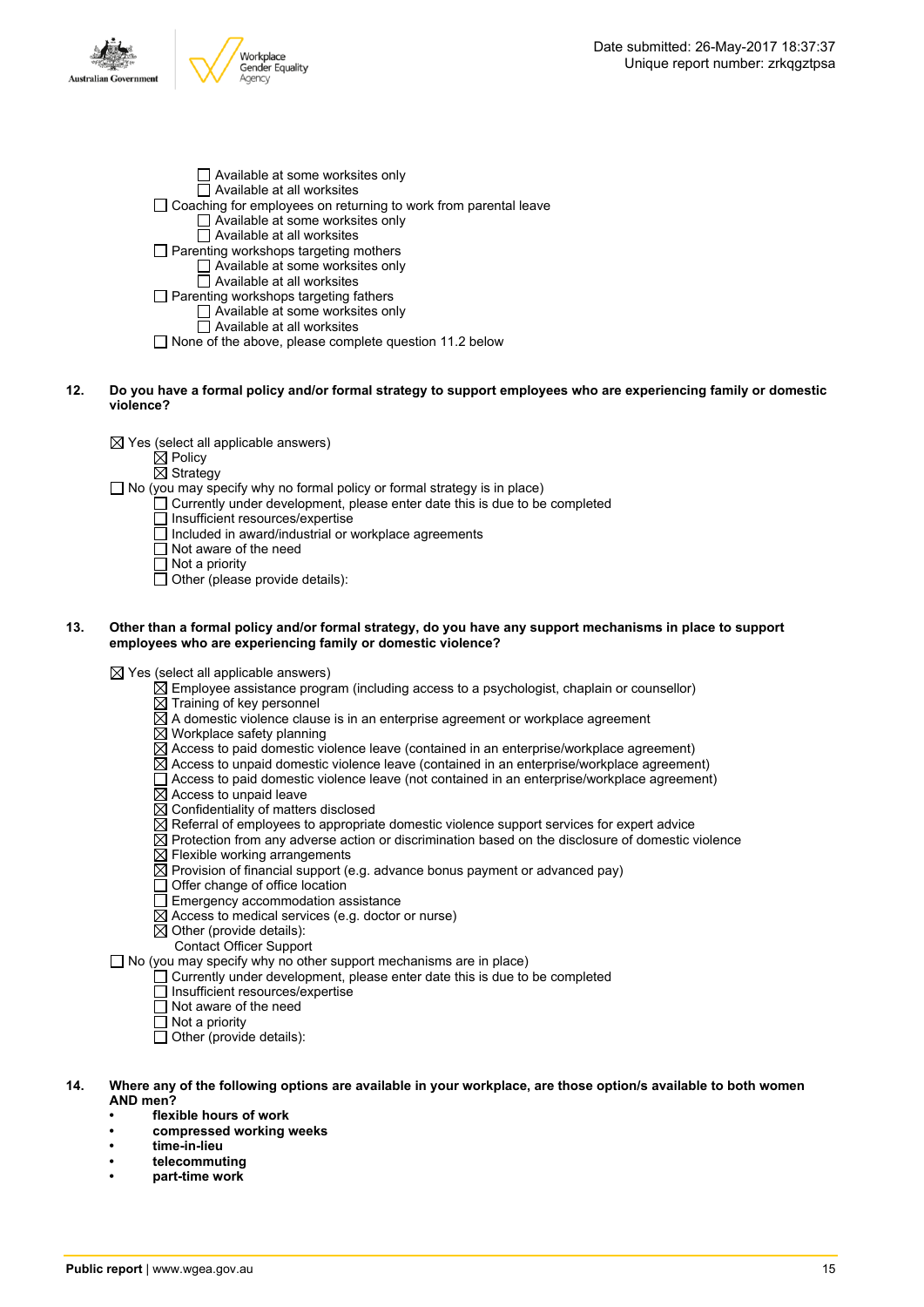- **• job sharing**
- **• carer's leave**
- **• purchased leave**
- **• unpaid leave.**

**Options may be offered both formally and/or informally. For example, if time-in-lieu is available to women formally but to men informally, you would select NO.**

 $\boxtimes$  Yes, the option/s in place are available to both women and men.  $\Box$  No, some/all options are not available to both women AND men.

#### **14.1 Which options from the list below are available? Please tick the related checkboxes.**

**• Unticked checkboxes mean this option is NOT available to your employees.**

| Managers |             | Non-managers |             |
|----------|-------------|--------------|-------------|
| Formal   | Informal    | Formal       | Informal    |
|          | X           |              | X           |
|          | ⊠           |              | X           |
| ⊠        | $\boxtimes$ | $\boxtimes$  | $\boxtimes$ |
|          |             |              |             |
| ⊠        |             | $\boxtimes$  |             |
|          | $\boxtimes$ |              | ⊠           |
| ⊠        |             | $\boxtimes$  |             |
|          |             |              |             |
| ⊠        |             | $\boxtimes$  |             |
|          |             |              |             |

**14.3 You may specify why any of the above options are NOT available to your employees.**

- Currently under development, please enter date this is due to be completed Insufficient resources/expertise Not a priority
- $\boxtimes$  Other (provide details):
	- award industrial agreements
- **14.4 If your organisation would like to provide additional information relating to gender equality indicator 4, please do so below:**

### **Gender equality indicator 5: Consultation with employees on issues concerning gender equality in the workplace**

This gender equality indicator seeks information on what consultation occurs between employers and employees on issues concerning gender equality in the workplace.

**15. Have you consulted with employees on issues concerning gender equality in your workplace?**



**15.1 How did you consult with employees on issues concerning gender equality in your workplace?**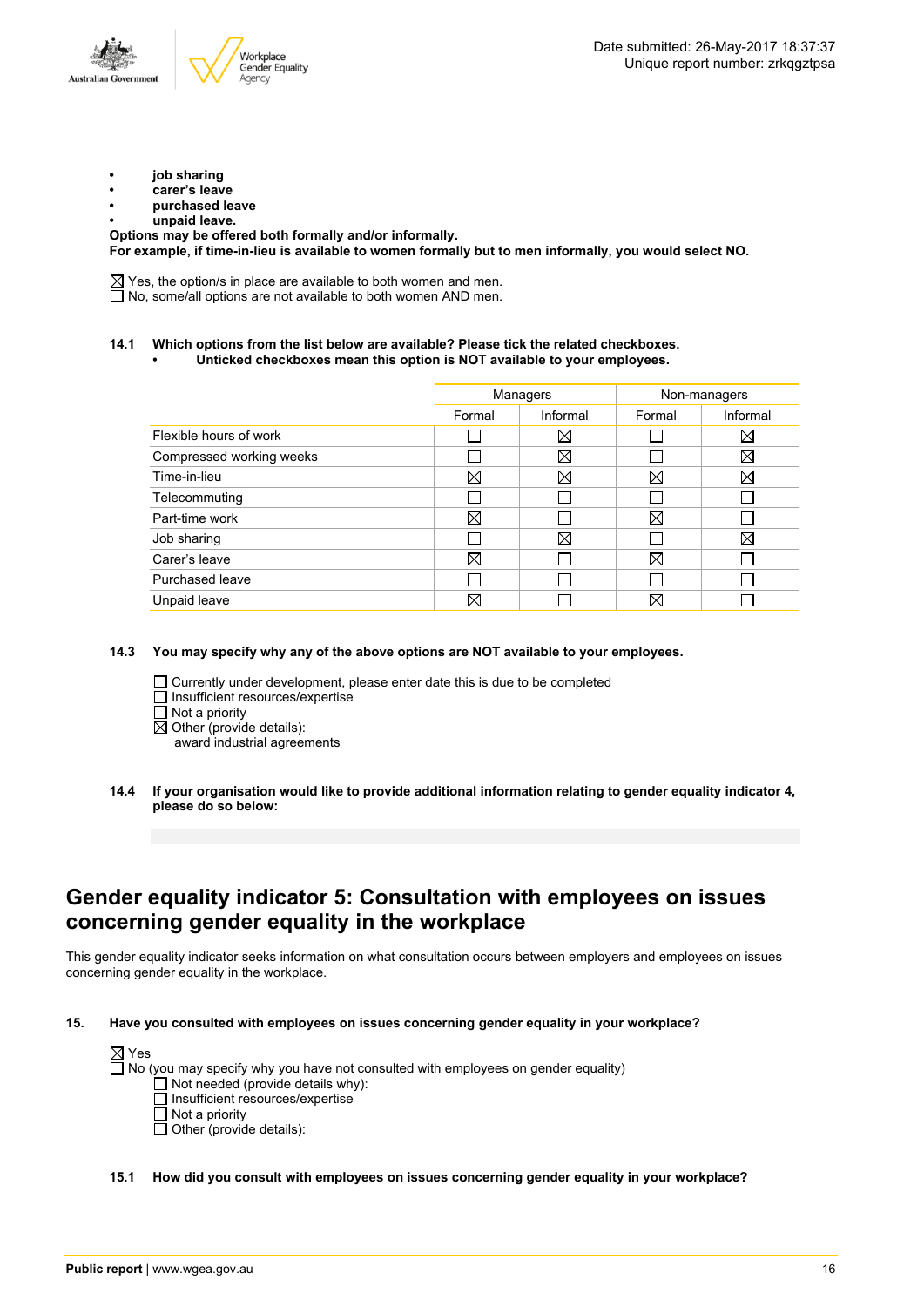

 $\boxtimes$  Survey  $\overline{\boxtimes}$  Consultative committee or group

- □ Focus groups
- $\boxtimes$  Exit interviews
- Performance discussions
- $\Box$  Other (provide details):

#### **15.2 Who did you consult?**

- $\boxtimes$  All staff □ Women only
- Men only
- Human resources managers
- $\overline{\Box}$  Management
- Employee representative group(s)
- Diversity committee or equivalent
- $\Box$  Women and men who have resigned while on parental leave
- $\Box$  Other (provide details):
- **15.3 If your organisation would like to provide additional information relating to gender equality indicator 5, please do so below.**

# **Gender equality indicator 6: Sex-based harassment and discrimination**

The prevention of sex-based harassment and discrimination (SBH) has been identified as important in improving workplace participation. Set by the Minister, this gender equality indicator seeks information on the existence of a SBH policy and/or strategy and whether training of managers on SBH is in place.

#### **16. Do you have a formal policy and/or formal strategy on sex-based harassment and discrimination prevention?**

- $\boxtimes$  Yes (select all applicable answers)  $\mathsf{\dot{\boxtimes}}$  Policy
	- $\overline{\boxtimes}$  Strategy

 $\Box$  No (you may specify why no formal policy or formal strategy is in place)

- Currently under development, please enter date this is due to be completed
	- $\overline{\Box}$  Insufficient resources/expertise
	- Included in award/industrial or workplace agreement
	- Not a priority
	- $\Box$  Other (provide details):

#### **16.1 Do you include a grievance process in any sex-based harassment and discrimination prevention formal policy and/or formal strategy?**

#### ⊠ Yes

 $\Box$  No (you may specify why a grievance process is not included)

- Currently under development, please enter date this is due to be completed
- □ Insufficient resources/expertise
- $\Box$  Not a priority
- $\Box$  Other (provide details):

#### **17. Do you provide training for all managers on sex-based harassment and discrimination prevention?**

 $\boxtimes$  Yes - please indicate how often this training is provided:

- $\Box$  At induction
- At least annually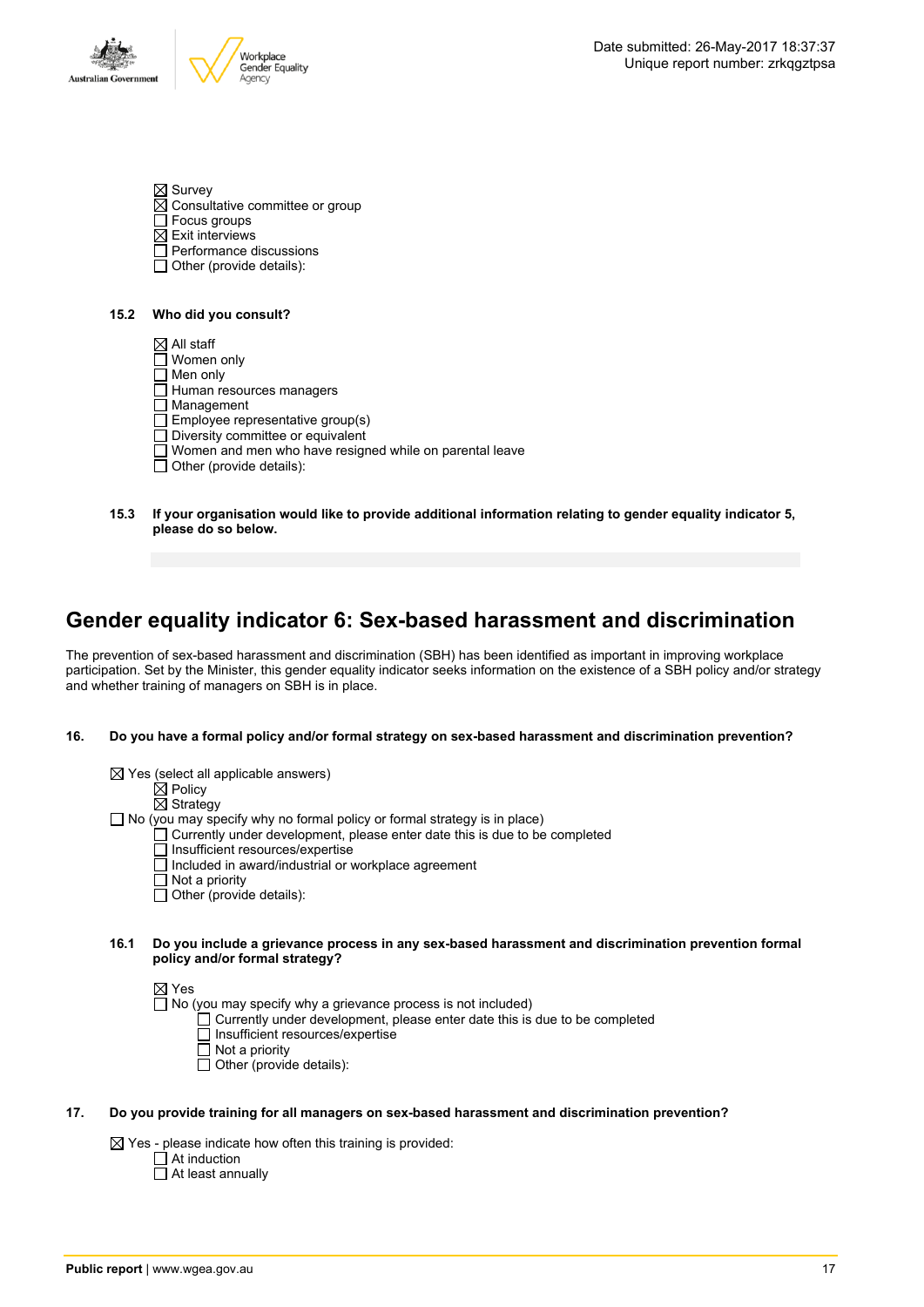

- Every one-to-two years Every three years or more  $\overline{\boxtimes}$  Varies across business units  $\Box$  Other (provide details): No (you may specify why this training is not provided) Currently under development, please enter date this is due to be completed  $\overline{\Box}$  Insufficient resources/expertise Not a priority Other (provide details):
- **17.1 If your organisation would like to provide additional information relating to gender equality indicator 6, please do so below:**

### **Other**

18. If your organisation has introduced any outstanding initiatives that have resulted in improved gender equality in **your workplace, please tell us about them.**

(As with all questions in this questionnaire, information you provide here will appear in your public report.)